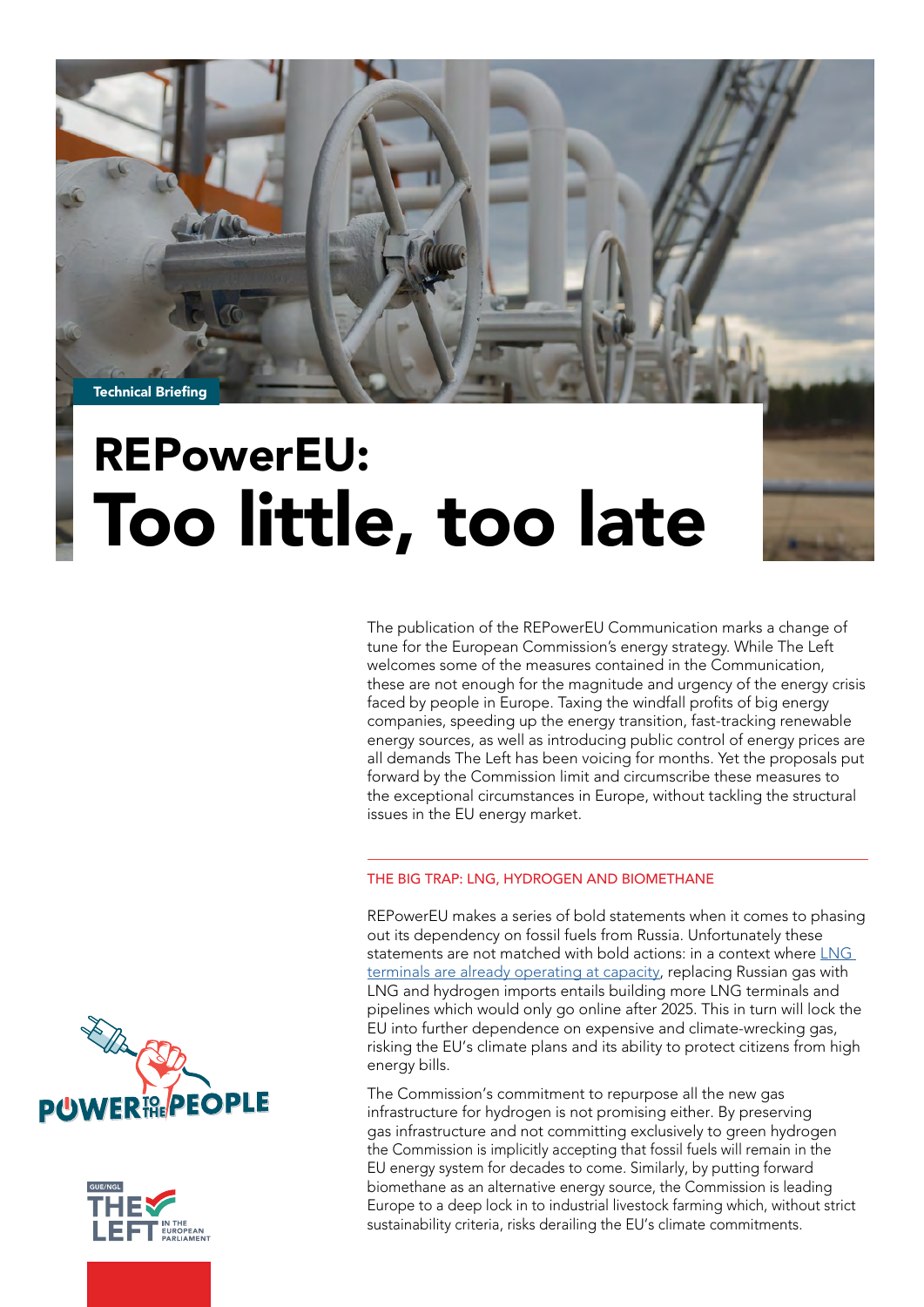If the Commission is serious about its climate commitments it should be pointing to expanding renewables and not investing in gas infrastructure which will lock Europe into fossil fuel use for decades.

#### AVOIDING THE STRUCTURAL ISSUE: ENERGY GOVERNANCE

Energy prices in Europe were skyrocketing well before the war in Ukraine, giving clear signals that the EU energy market was only working for energy companies and their profits. According to Global Witness, [major gas](https://www.globalwitness.org/en/campaigns/fossil-gas/major-gas-companies-amass-over-220000-a-minute-as-europes-record-gas-prices-drive-millions-into-poverty/)  [companies have been amassing over \\$220,000](https://www.globalwitness.org/en/campaigns/fossil-gas/major-gas-companies-amass-over-220000-a-minute-as-europes-record-gas-prices-drive-millions-into-poverty/) a minute while families throughout Europe are being driven into poverty. The Left in the European Parliament, together with several civil society organisations, has been calling on the Commission to revise the 2018 Energy Governance Regulation. Some member states have joined this call but this does not figure in the REPowerEU Communication. While there is (a welcomed) endorsement in the Communication for states to intervene in price setting and to tax windfall profits, the Commission insists that this can only be done "temporarily", making it too little, too late. Nonetheless, by introducing these measures, the EU Commission is implicitly accepting that the liberalised energy market is not only prone to distress in crisis, landing consumers with the bulk of the cost but, most importantly, it is recognising that it is not fit for purpose. Decades of privatisation of the energy sector have only served to generate a massive increase in energy bills, boosting the profits of big energy corporations.

How can the EU bring forward a rapid roll out of renewable energy sources and reduce the skyrocketing prices faced by people and families in Europe, if the rules of the EU energy model remain the same? The revision of the 2018 Energy Governance Regulation is a necessary starting point for a new energy model.

#### WE NEED A PARADIGM SHIFT: ENERGY DEMOCRACY AND RENEWABLE ENERGY SOURCES

While the emphasis on fast tracking investments in renewable energy sources is a welcome one, this cannot come at a cost to biodiversity and local communities. Easing permitting may indeed facilitate the uptake of renewables but social and environmental safeguards must continue to be upheld. In this regard, energy communities can play a critical role unrecognised in the Communication - in guaranteeing significant reductions in energy bills for the most vulnerable households. Energy communities can make a significant contribution to increasing the share of renewables in the energy mix. In addition, they can help balance electricity supply and demand at the local level, which is likely to be increasingly important in a system with a rising share of variable renewables (wind and solar) and increasing [electrification](https://www.energymonitor.ai/tech/electrification). [Studies](https://www.sciencedirect.com/science/article/pii/S2214629619306632) have also found that citizens who produce their own energy are more concerned with reducing their electricity consumption. Similarly, energy efficiency remains critical to reduce energy consumption.

Diversifying energy supply and breaking the EU's dependency on fossil fuels - regardless of their origin - will only be possible through a radical yet realistic paradigm shift, deploying and strengthening renewable energy sources, energy communities and energy efficiency. The issue at stake here is not how to REPowerEU, but rather how to EMPowerEU to deliver a just energy transition that leaves no one behind.

The [latest IPCC](https://www.ipcc.ch/report/ar6/wg2/) report made it very clear that "The cumulative scientific evidence is unequivocal: Climate change is a threat to human well-being and planetary health. Any further delay in concerted anticipatory global action on adaptation and mitigation will miss a brief and rapidly closing window of opportunity to secure a liveable and sustainable future for all".